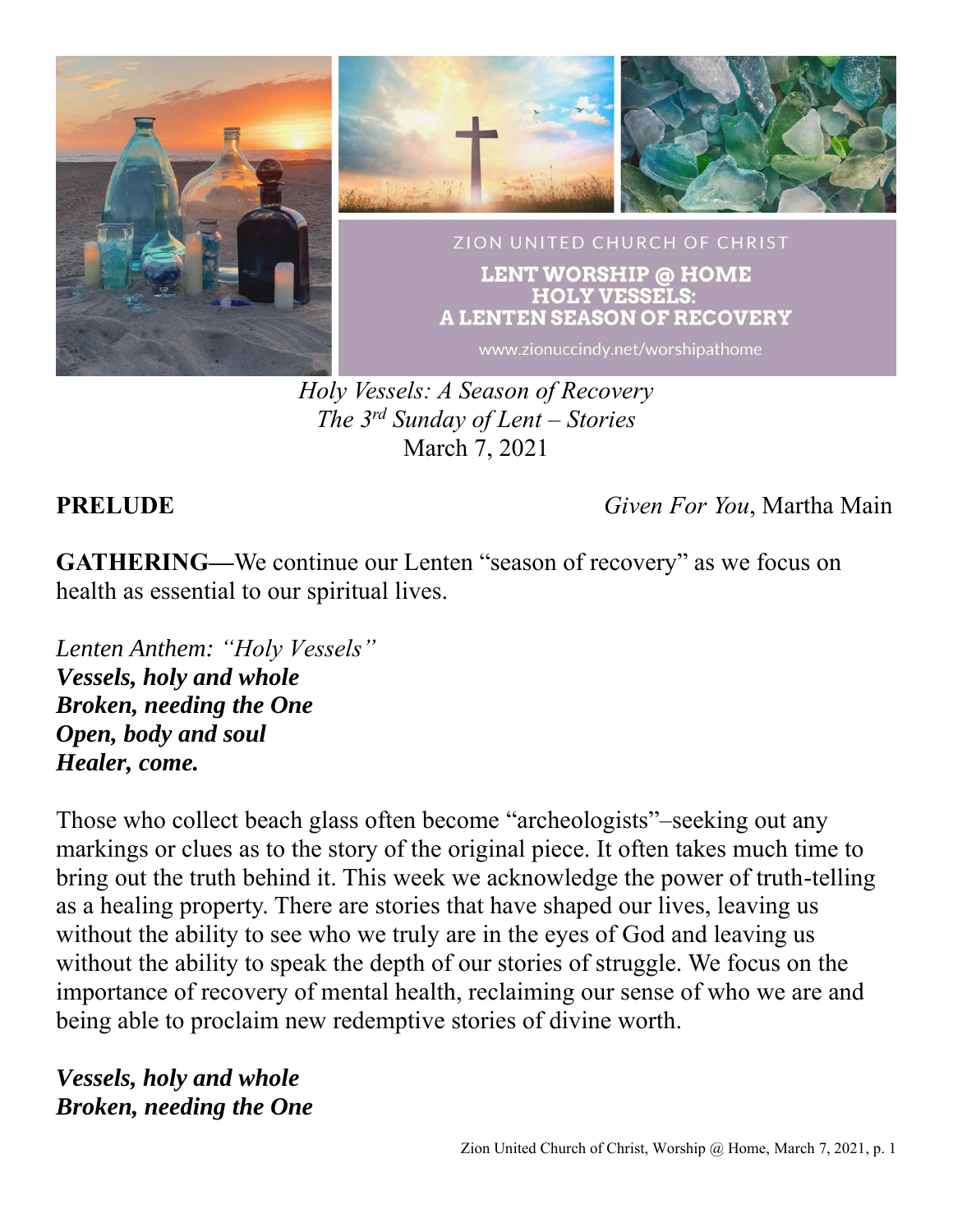**CENTERING HYMN** *There Is a Balm in Gilead,* Zion Virtual Choir

# **WE CONFESS OUR SINS TO GOD**

Let us acknowledge our need to restore, repair, renew our Holy Vessels, and that the health of our minds deeply affects our physical and spiritual health. Let us pray:

Centering and Calming Divine Breath of God, you gifted us with amazing minds, capable of so many things. You gave us the ability to think and feel, imbuing us with discernment of thought and emotion. Like our physical bodies, sometimes this aspect of our selves is beleaguered. We struggle under the strain of disappointment, despair, and delusion. Too often we hide this, afraid of what others might think of our difficulties in managing or moving forward, even in the face of devastating circumstances. Too often we perpetuate the stigma of a less-than-perfect state of mind by shaming ourselves and others. Millennia of misunderstanding compounds our fear. We label and belittle, all the while turning the hatred upon ourselves, for no one is immune from troubles of the mind at some point. So many are suffering now, God, weary and distraught, grieving and at the end of their rope. We cannot fathom the proportions of loss and so we look away, sometimes even from the need in our own community.

Help us, Healer. Show us our capacity for compassion. Forgive our inattention. Move us to move one step at a time toward greater care for one another. In this silence, we sense and acknowledge our yearning for wholeness. T*ime for silent confession…*

*Vessels, holy and whole Broken, needing the One Open, body and soul Healer, come.*

# **ASSURANCE OF GRACE**

I invite you to imagine and search for a warmth at the core of your body. It may help to keep your eyes closed. This warm orb of light is deep within you, although sometimes it feels dulled, even cold. If it feels this way now, allow this. Do not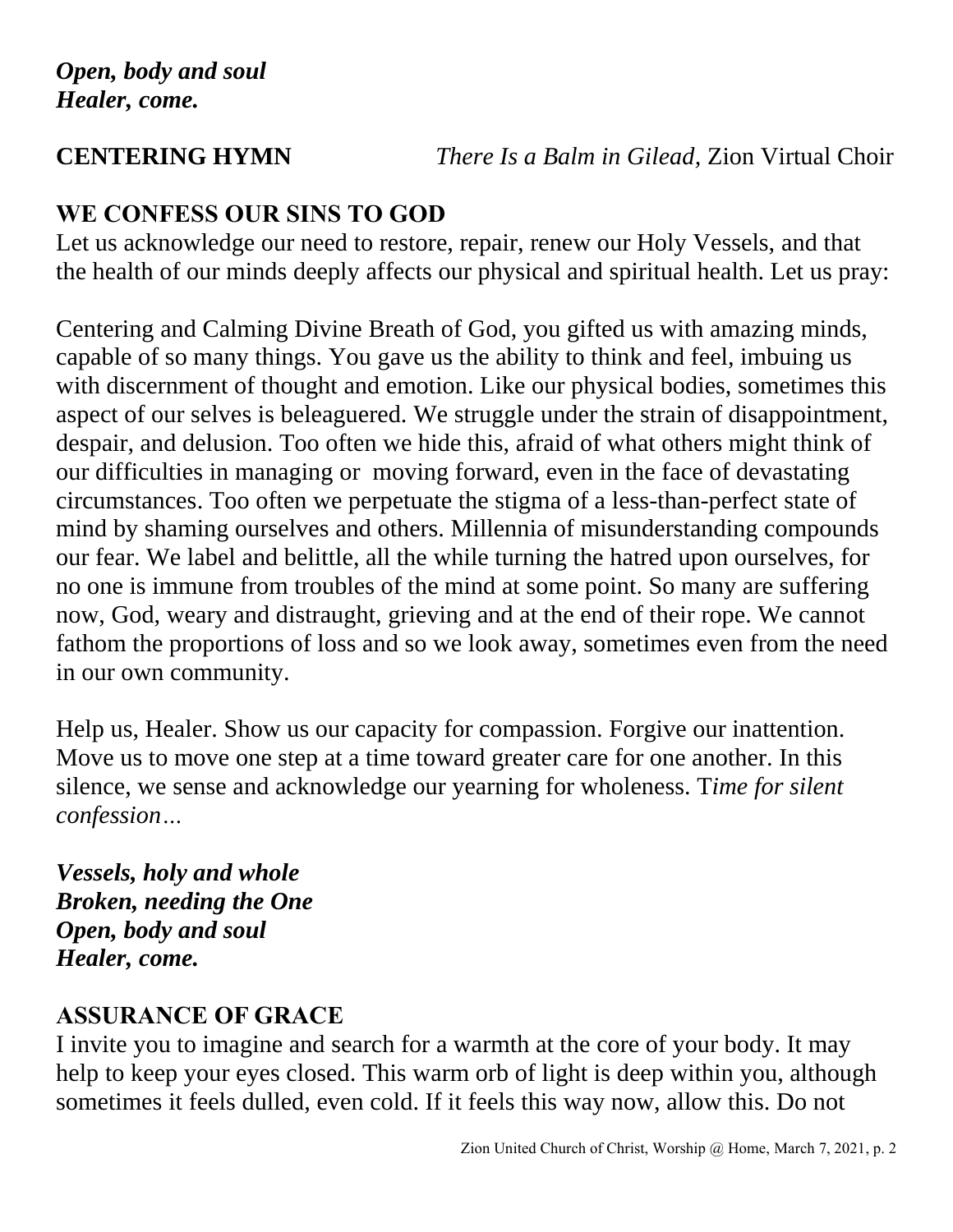judge yourself. Perhaps you DO feel this warmth and all feels right with the world. This just is. You likely will not always feel that way. Whether or not you feel the warmth of peace and assurance right now, this does not make you right or wrong, good or bad. It just makes you human. And you are not alone. Perhaps you can imagine the warmth coming from someone whose presence fills you with comfort. See it radiate from them to you, as it does when you need it most.

Know this: You are accepted. No. Matter. What. Accepting the truth of our difficulties is part of the journey of recovery. Sharing our stories of difficulty can open the way for healing. For you, for me, for all. Take a deep breath in to let this truth fill you…and breathe out with the relief of assurance.

**HYMN** *Community of Christ,* Martha Main

### **WE HEAR GOD'S WORD** *Matthew 9:27-33*

As Jesus went on from there, two blind men followed him, crying loudly, "Have mercy on us, Son of David!" When he entered the house, the blind men came to him; and Jesus said to them, "Do you believe that I am able to do this?" They said to him, "Yes, Lord." Then he touched their eyes and said, "According to your faith let it be done to you." And their eyes were opened. Then Jesus sternly ordered them, "See that no one knows of this." But they went away and spread the news about him throughout that district. After they had gone away, a demoniac who was mute was brought to him. And when the demon had been cast out, the one who had been mute spoke; and the crowds were amazed and said, "Never has anything like this been seen in Israel."

### **MEDITATION** *Clarity*

# **WE RESPOND TO GOD'S WORD WITH OUR GIVING**

**Invitation – It is easy to offer our money and our gold, but God desires our** hearts and our lives. Even as we offer our gifts in the offering plates this day, let us reflect on how we might give our hearts and lives, so that others may know the truth of God's wisdom and love. $\sim$ 

**March Benevolence** – Our March Benevolence Offering will go to support One Great Hour of Sharing (OGHS). OGHS, part of Our Church's Wider Mission, is the special mission offering of the United Church of Christ that

Zion United Church of Christ, Worship @ Home, March 7, 2021, p. 3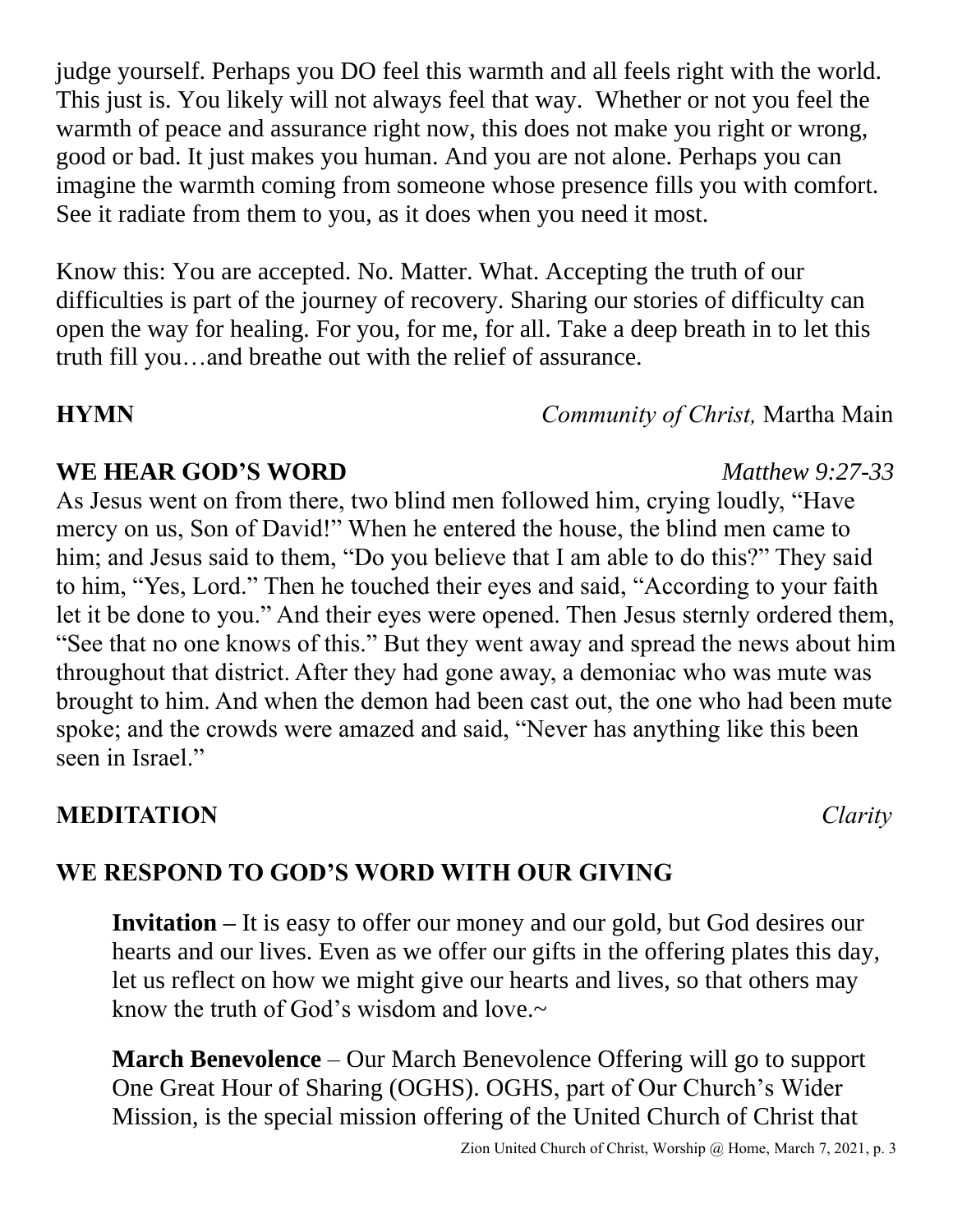carries God's message of love and hope to people in crisis. The UCC works with international partners to provide sources of clean water, food, education and health care, small business micro-credit, advocacy and resettlement for refugees and displaced persons, and emergency relief and rehabilitation. One Great Hour of Sharing also supports domestic and international ministries for disaster preparedness and response. If you'd like to support OGHS, please, clearly indicated on your envelope, check, or PayPal note what portion of your donation you'd like to go to support this ministry.

You can mail your offerings to our office. We check the mail regularly. Zion United Church of Christ 8916 E. Troy Ave. Indianapolis, IN 46239

Or, you can donate through our website through our secure PayPal button at www.zionuccindy.net/donate. Please know that PayPal receives a 2.2% processing fee and a \$0.30 transaction charge. You are able to set up reoccurring, monthly payments.

**We Give Thanks** – May the gifts we bring be gifts of love. May the offerings we share be offerings of our hearts. May each gift be blessed by your grace, that others may know the truth of your wisdom and your love. Amen.~

### **WE GATHER AT THE TABLE**



**Set Your Place at the Table**—Communion was first celebrated in the homes of those in the early church. Friends and family would gather together to pray, singing songs, and break bread. We carry on that tradition today. Whatever you have on hand to celebrate communion will work just fine, because this ancient ritual is not about what we use for this meal or where we partake of it.

Instead, it is about the act of remembrance. So gather around the table, prepare your place, and remember that Christ is in our midst.

**Our Invitation—**In this sacred season of Lent, we remember how far God's love would go to bring healing to our brokenness. Today we come before God as we are, with all our brokenness and sharp edges, with those parts of us that long for restoration and renewal. It is at Christ's table where we can encounter the abundance of God's healing love that has been so freely given.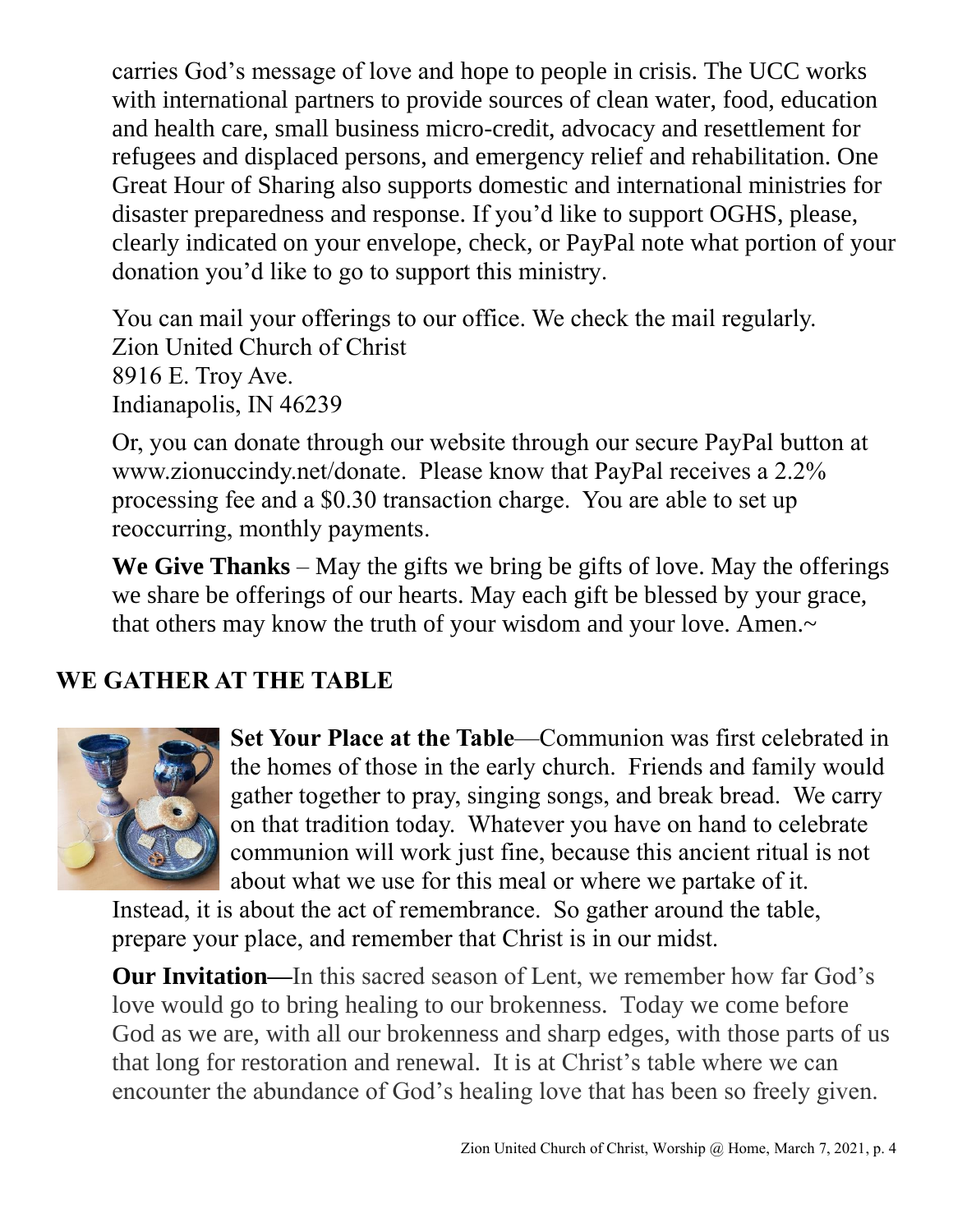**The Words of Institution**—We remember that on the night of betrayal and desertion, and on the eve of death, Jesus gathered the disciples for the feast of Passover. Jesus took bread, and after giving thanks, broke the bread, and gave it to the disciples saying: 'This is my body which is broken for you. Do this in remembrance of me.' In the same way, Jesus also took the cup after supper, saying: 'This cup is the new covenant in my blood. Do this, as often as you drink it, in remembrance of me.' By eating this bread and drinking this cup, we proclaim Christ's death and celebrate Christ's resurrection, and await Christ's coming again.+

**Blessing Our Meal**—Holy Spirit, pour out your presence into this bread and into this cup that they might be a visible sign of your invisible grace. Even though we gather from a distance, may our moments at this table remind us of the richness of the Body of Christ, as this sacred meal unites us as one. Bless this meal that it my tend to our wounds, heal our spirits, and energize us for the work to which you have called us. Amen.

**We Share the Bread and the Cup** – (*Taking the bread*) Take and eat, this is Christ's body broken for you. (*Taking the cup*) Take and drink, this is Christ's blood shed for you and the forgiveness of sins.

**We Give Thanks**— Almighty God, we give you thanks for the gift of our Savior's presence in the simplicity and splendor of this holy meal. Unite us with all who are fed by Christ's body and blood that we may faithfully proclaim the good news of your love and that your universal church may be a rainbow of hope in an uncertain world; through Jesus Christ our redeemer. Amen.'

### **COMMISSION**

# **We Are Sent Forth with a Blessing**

Each week we look at the reaction of the crowd in the healing story. This week the crowd was amazed and cried out that nothing like it had ever been seen before. How interesting that the crowd is "seeing" something for the first time, just like the blind man is brought to sight! Could it be that this is as important to the story as the ones who received physical healing? How could we open our eyes, figuratively, in new ways? What do we need to envision anew?